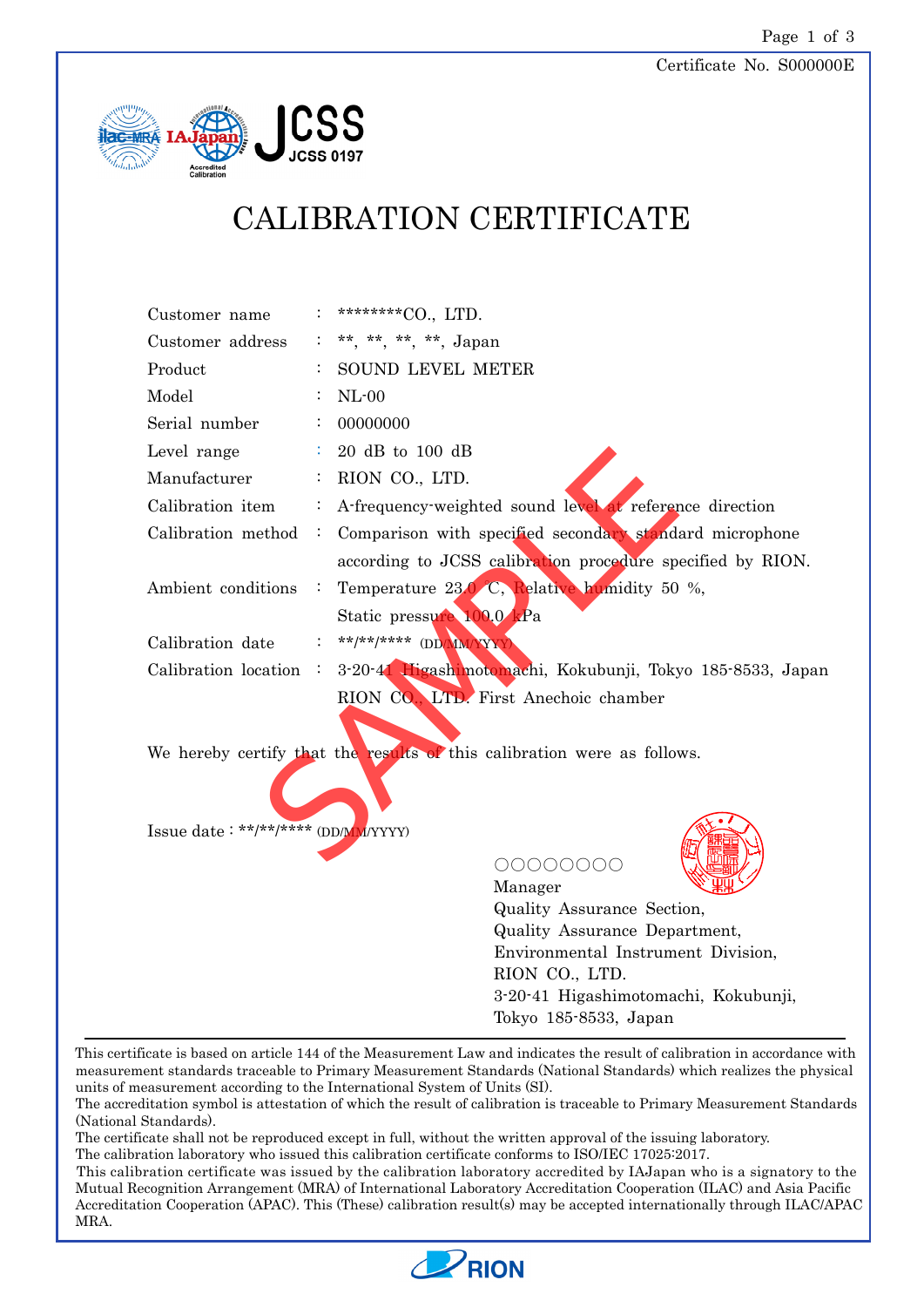Certificate No. S000000E

## CALIBRATION RESULT

|  | 1. A-frequency-weighted sound level at reference direction |  |  |  |  |  |  |
|--|------------------------------------------------------------|--|--|--|--|--|--|
|--|------------------------------------------------------------|--|--|--|--|--|--|

| Frequency<br>(Hz) | Measured *1<br>(dB) | Expanded uncertainty *2<br>(dB) |
|-------------------|---------------------|---------------------------------|
| $20\,$            | 0.4                 | 0.4                             |
| $25\,$            | 0.1                 | 0.4                             |
| $31.5\,$          | $0.1\,$             | $\rm 0.3$                       |
| 40                | $0.4\,$             | $\rm 0.3$                       |
| $50\,$            | $\rm 0.2$           | $\rm 0.3$                       |
| 63                | $0.4\,$             | $\rm 0.3$                       |
| 80                | $0.5\,$             | 0.3                             |
| 100               | $\rm 0.3$           | $\rm 0.3$                       |
| 125               | $\rm 0.2$           | 0.3                             |
| 160               | $0.5\,$             | 0.3                             |
| 200               | $0.4\,$             | $\mathbf{Q}$ .2                 |
| 250               | $\rm 0.3$           | $\rm 0.2$                       |
| 315               | $\rm 0.3$           | $\rm 0.2$                       |
| 400               | $0.4\,$             | $\rm 0.2$                       |
| 500               | 0.4                 | $\rm 0.2$                       |
| 630               | 0.5                 | $\rm 0.2$                       |
| 800               | 0.3                 | $\rm 0.2$                       |
| 1000              | 0.4                 | 0.2                             |
| 1250              | $0.1\,$             | $\rm 0.3$                       |
| 1600              | $\rm 0.3$           | $\rm 0.3$                       |
| 2000              | 0.4                 | $\rm 0.3$                       |
| 2500              | $0.7\,$             | $\rm 0.3$                       |
| $3150\,$          | $0.7\,$             | $\rm 0.3$                       |
| 4000              | $\rm 0.3$           | $\rm 0.4$                       |
| 5000              | $1.1\,$             | 0.4                             |
| 6300              | $0.7\,$             | $0.4\,$                         |
| 8000              | $\rm 0.3$           | 0.4                             |
| $10000\,$         | $1.2\,$             | $0.6\,$                         |
| 12500             | $\rm 0.9$           | $0.6\,$                         |

\*1 The difference of the indication of the sound level meter responded by the plane progressive sound waves incident on the microphone from the reference direction and frequency weighted sound pressure level in the absence of sound level meter.

\*2 Defines an interval estimated to have a level of confidence of approximately 95 %. Coverage factor  $k=2$ 

Calibration result is the calibration value in ambient conditions during calibration.